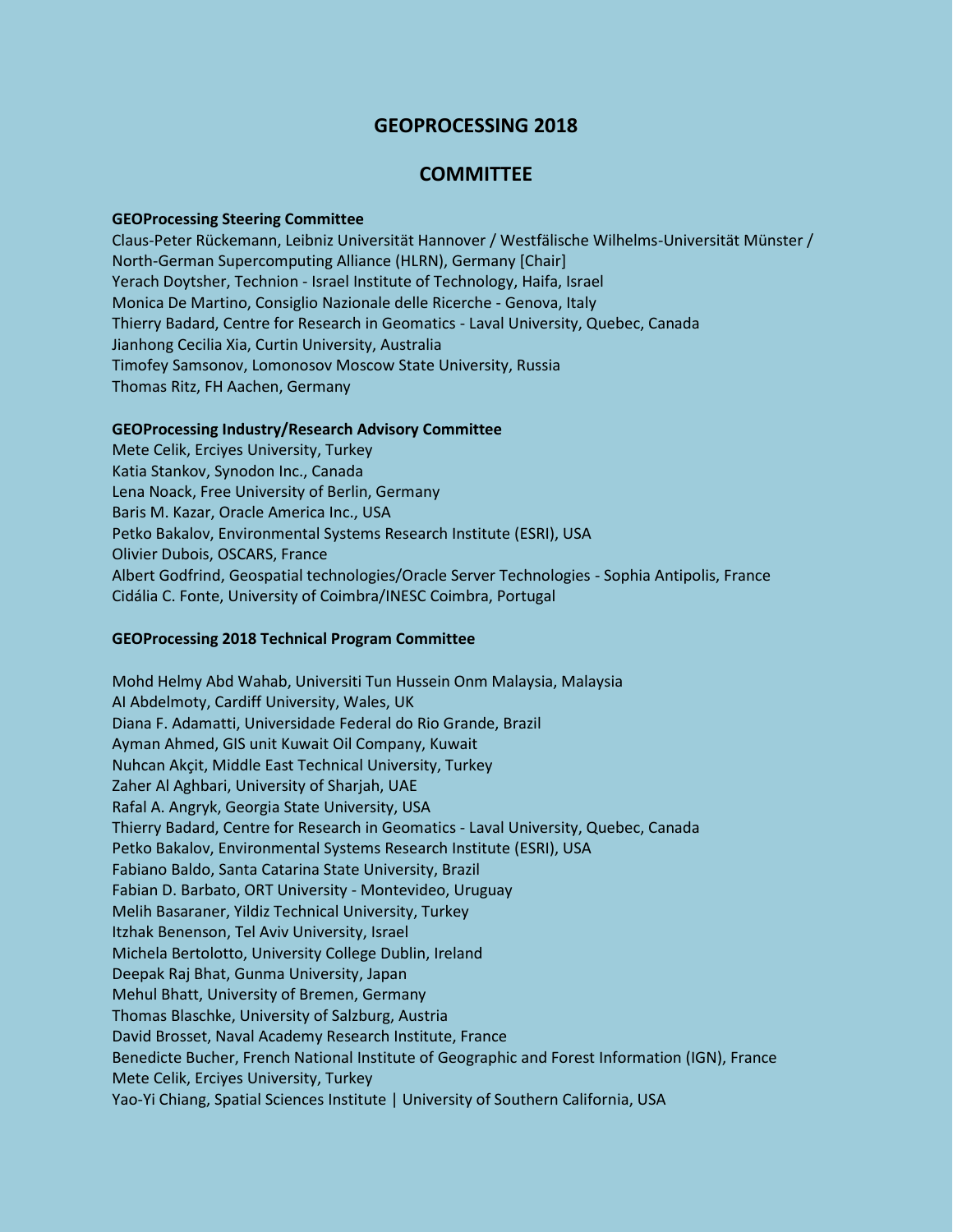Dickson K.W. Chiu, University of Hong Kong, Hong Kong Sidonie Christophe, IGN/LaSTIG/COGIT, France Christophe Claramunt, Naval Academy Research Institute, France Konstantin Clemens, Technical University in Berlin, Germany Alexandre Corrêa da Silva, HEX Geospatial Technologies, Brazil Ana Cristina Costa, NOVA IMS - Universidade Nova de Lisboa, Portugal Christophe Cruz, Université de Bourgogne, France Monica De Martino, Consiglio Nazionale delle Ricerche - Genova, Italy Anselmo C. de Paiva, Universidade Federal do Maranhão, Brazil Cláudio de Souza Baptista, Federal University of Campina Grande, Brazil Mahmoud R. Delavar, University of Tehran, Iran Sergio Di Martino, Università degli Studi di Napoli 'Federico II', Italy Jean-Paul Donnay, University of Liege, Belgium Yerach Doytsher, Technion - Israel Institute of Technology, Haifa, Israel Suzana Dragicevic, Simon Fraser University, Canada Olivier Dubois, OSCARS, France Surya Durbha, Indian Institute of Technology Bombay, India Emre Eftelioglu, University of Minnesota, USA Süleyman Eken, Kocaeli University, Turkey Javier Estornell, Universitat Politècnica de València, Spain Nazli Farajidavar, University of Surrey, UK Marin Ferecatu, Conservatoire National des Arts et Metiers, France Paolo Fogliaroni, Vienna University of Technology (TU-Wien), Austria Cidália C. Fonte, University of Coimbra/INESC Coimbra, Portugal Jérôme Gensel, Université Grenoble Alpes, France Mauro Gaio, LIUPPA - University of Pau, France Zdravko Galić, University of Zagreb, Croatia Georg Gartner, Vienna University of Technology, Austria Birgit Gersbeck-Schierholz, Leibniz Universität Hannover, Germany Albert Godfrind, Geospatial technologies/Oracle Server Technologies - Sophia Antipolis, France Enguerran Grandchamp, Université des Antilles – LAMIA, France, Guadeloupe Carlos Granell Canut, Universitat Jaume I of Castellón, Spain Amy Griffin, University of New South Wales | Australian Defence Force Academy, Australia William Grosky, University of Michigan, USA Cédric Grueau, Escola Superior de Tecnologia de Setúbal, Portugal Stefan Herle, RWTH Aachen University, Germany Erik Hoel, Esri, USA Bo Huang, The Chinese University of Hong Kong, Hong Kong Qunying Huang, University of Wisconsin - Madison, USA Yan Huang, University of North Texas, USA Sergio Ilarri, University of Zaragoza, Spain Xunfei Jiang, Earlham College, USA Shuanggen Jin, Shanghai Astronomical Observatory, China Didier Josselin, Université d'Avignon, France Levente Juhasz, University of Florida, USA Katerina Kabassi, TEI of Ionian Islands, Greece Hassan A. Karimi, University of Pittsburgh, USA Izabela Karsznia, University of Warsaw, Poland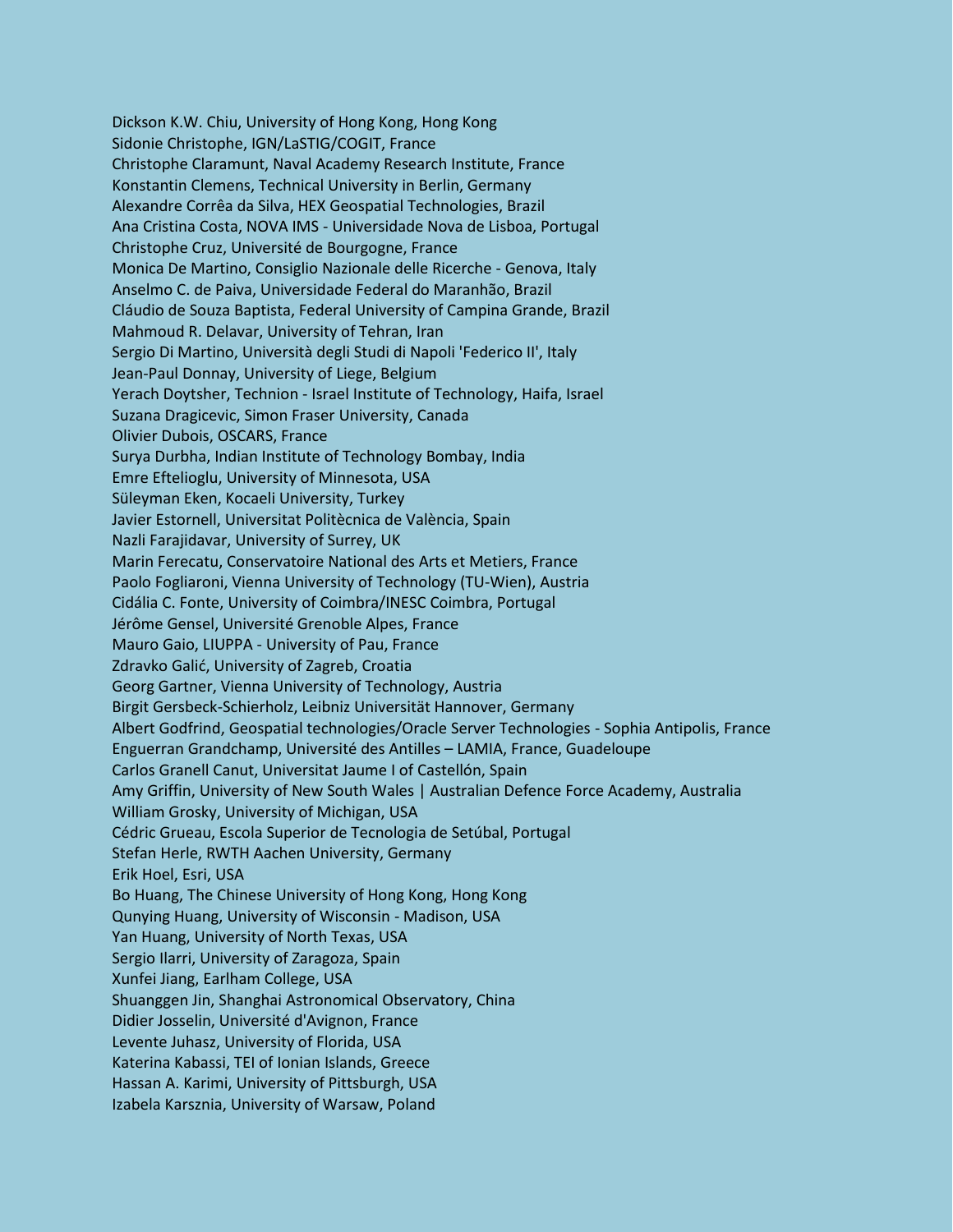Jean-Paul Kasprzyk, University of Liège, Belgium Baris M. Kazar, Oracle America Inc., USA Tahar Kechadi, The Insight Centre for Data Analytics, UK Margarita Kokla, National Technical University of Athens, Greece Robert Laurini, INSA Lyon | University of Lyon, France Dan Lee, Esri, USA Lassi Lehto, Finnish Geospatial Research Institute (FGI) | National Land Survey of Finland, Finland Xian-Xiang Li, Singapore-MIT Alliance for Research and Technology (SMART), Singapore Thomas Liebig, TU Dortmund University, Germany Jugurta Lisboa Filho, Universidade Federal de Viçosa, Brazil Zhi Liu, University of North Texas, USA Cheng Long, Queen's University Belfast, UK Qifeng (Luke) Lu, Sapient, USA Ali Mansourian, Lund University, Sweden Jesús Martí, Universitat Politècnica de València, Spain George Mavrommatis, University of Thessaly, Volos / Hellenic Open University, Greece Michael P. McGuire, Towson University, USA Grant McKenzie, University of Maryland, College Park, USA Ludovic Moncla, Naval Academy Research Institute, France Beniamino Murgante, University of Basilicata, Italy Ahmed Mustafa, University of Liège, Belgium Aldo Napoli, MINES ParisTech - CRC, France Gerhard Navratil, Technical University Vienna, Austria Benjamin Niedermann, Department of Geoinformation/Institute of Geodesy and Geoinformation/University of Bonn, Germany Lena Noack, Free University of Berlin, Germany Javier Nogueras-Iso, University of Zaragoza, Spain Martin Nöllenburg, TU Wien, Austria Daniel Orellana, Universidad de Cuenca, Ecuador Marco Painho, NOVA IMS | Universidade Nova de Lisboa, Portugal Kostas Patroumpas, Athena Research Center, Greece Viktor Putrenko, World Data Center for Geoinformatics and Sustainable Development | International Council for Science (ICSU) | National Technical University of Ukraine "Igor Sikorsky Kyiv Polytechnic Institute", Ukraine Chris S. Renschler, University at Buffalo, USA / University of Vienna, Austria Antonio M. Rinaldi, Università degli Studi di Napoli Federico II, Italy Thomas Ritz, FH Aachen, Germany Armanda Rodrigues, NOVA LINCS | Universidade NOVA de Lisboa, Portugal Ricardo Rodrigues Ciferri, Federal University of São Carlos (UFSCar), Brazil Claus-Peter Rückemann, Westfälische Wilhelms-Universität Münster / Leibniz Universität Hannover / North-German Supercomputing Alliance, Germany André Sabino, NOVA LINCS | Universidade Nova de Lisboa, Portugal Timofey Samsonov, Lomonosov Moscow State University**,** Russia Markus Schneider, University of Florida, USA Raja Sengupta, McGill University, Canada Shih-Lung Shaw, University of Tennessee Knoxville, USA Spiros Skiadopoulos, University of the Peloponnese, Greece Francesco Soldovieri, Istituto per il Rilevamento Elettromagnetico dell'Ambiente - Consiglio Nazionale